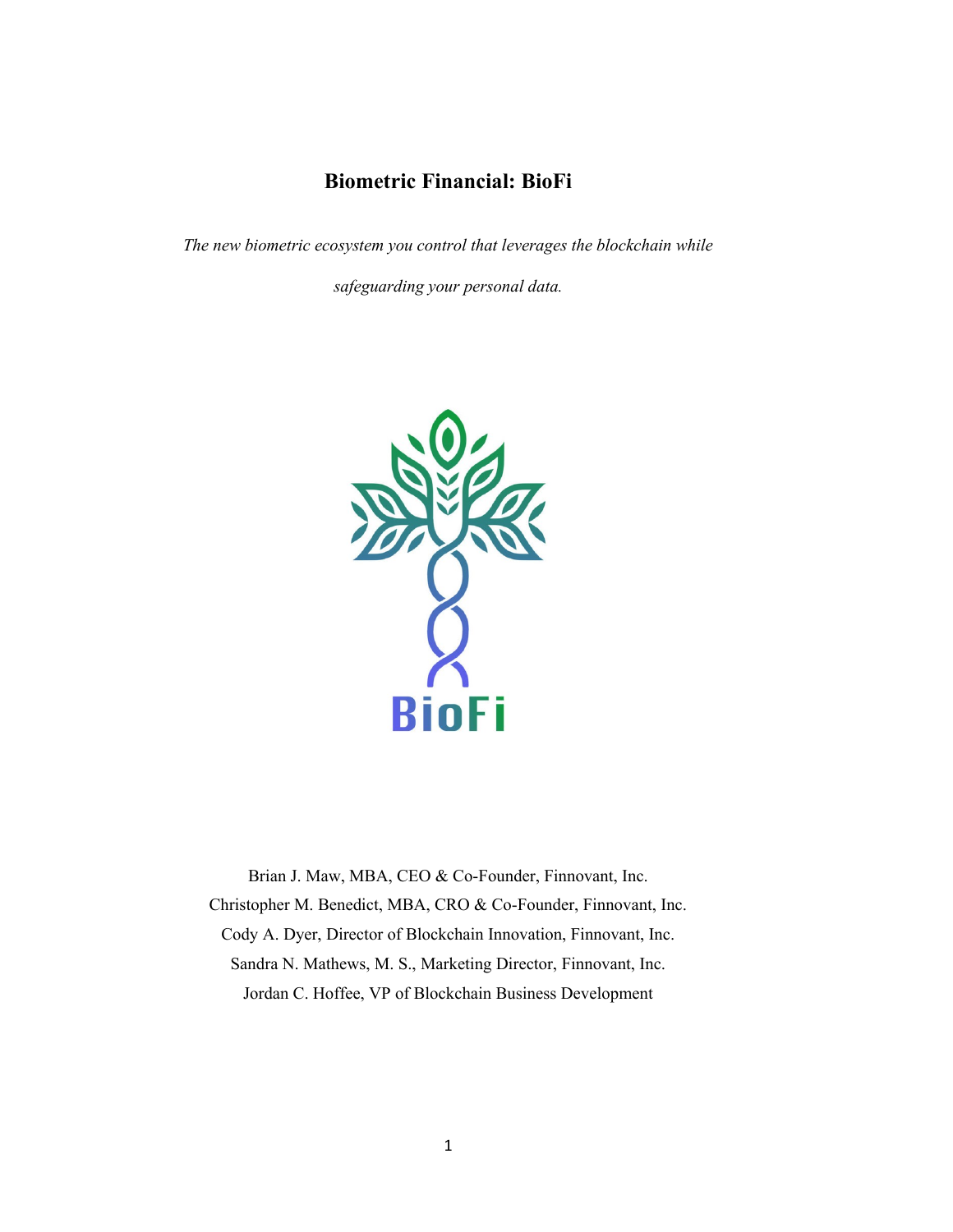#### <span id="page-1-0"></span>**Disclaimer**

#### DISCLAIMER OF WARRANTIES AND LIMITATION OF LIABILITY IMPORTANT!

Please Read this section until the end. This white paper presents and describes the Biometric Financial (BioFi) project. This White Paper was not written for/as financial or investment advice, but only describes the BioFi project. The rights and obligations of contributing to the project itself are defined in the BIOFI CONTRIBUTION AGREEMENT or COOPERATION AGREEMENT. [Finnovant Inc.](https://finnovant.com/) is the company representing the BioFi project for purposes of this DISCLAIMER OF WARRANTIES AND LIMITATION OF LIABILITY.

This disclaimer shall govern your use of our Website, www.BIOMETRICFINANCIAL.org. By using our website, you accept this disclaimer in full. If you disagree with this disclaimer or any part of it, you shall not be eligible to use our website. The BioFi Services and all information, materials, content, products (including software) and other services included on or otherwise made available to you through the Website are provided by the BioFi project on an "as is" and "as available" basis, unless otherwise specified in writing. We provide our services without any representations or warranties, express or implied, as to the operation of services, or the information, materials, content, products (including software) or other services included on or otherwise made available to you through services. Unless otherwise specified in writing, you expressly agree that your use of the services is at your sole risk. We use cookies to which you consent. This means we store the state of your login, but do not store any passwords, personal information, or data in our cookies. Without prejudice to the generality of the foregoing, the BioFi project does not warrant that this Website will be constantly available, or available at all. We will not be liable to you (whether in an action of contract, negligence, or other tort, arising out of or in connection with the contents of, or use of, or otherwise in connection with, this Website) for merchantability and fitness for a particular purpose. We do not warrant that our services, information, materials, content, products (including software) or other services included on or otherwise made available to you through our services, servers or electronic communications sent from us, are free of viruses or other harmful components. We reserve the right to make additions, deletions, or modification of our services, information, materials, content, products (including software) or other services included on or otherwise made available to you. We will not be liable for damages of any kind, arising from the use of our service, or from any information materials, content, products (including software) or other services included on or otherwise made available to you through any of our services, including, but not limited to direct, indirect, incidental, punitive, and consequential damages, unless otherwise specified in writing. These limitations of liability apply even if the BioFi project team has been expressly advised of the potential loss. Our website may contain links to external websites that are not provided or maintained by or in any way affiliated with the BioFi project. We do not guarantee the accuracy, relevance, timeliness, or completeness of any services, information, materials, content, products (including software) or other services included on or otherwise made available to you through such links.

BIOFI DISCLAIMER 2: We may also have affiliate agreements with some businesses or customers and therefore you should assume that any and all links on this site are affiliate links. If you click on these links and go visit the resulting site, a cookie will be set in your web browser that will cause us to receive a commission "IF" you purchase a product or do something in order to cause a referral commission payment on the other end. This is a legitimate way to monetize and pay for the operation of web sites and we gladly reveal our affiliate relationships to you. Nothing in this website disclaimer will exclude or limit any warranty implied by law that it would be unlawful to exclude or limit and nothing in this website disclaimer will exclude or limit BioFi project team liability in respect of any death or personal injury caused by our negligence, fraud or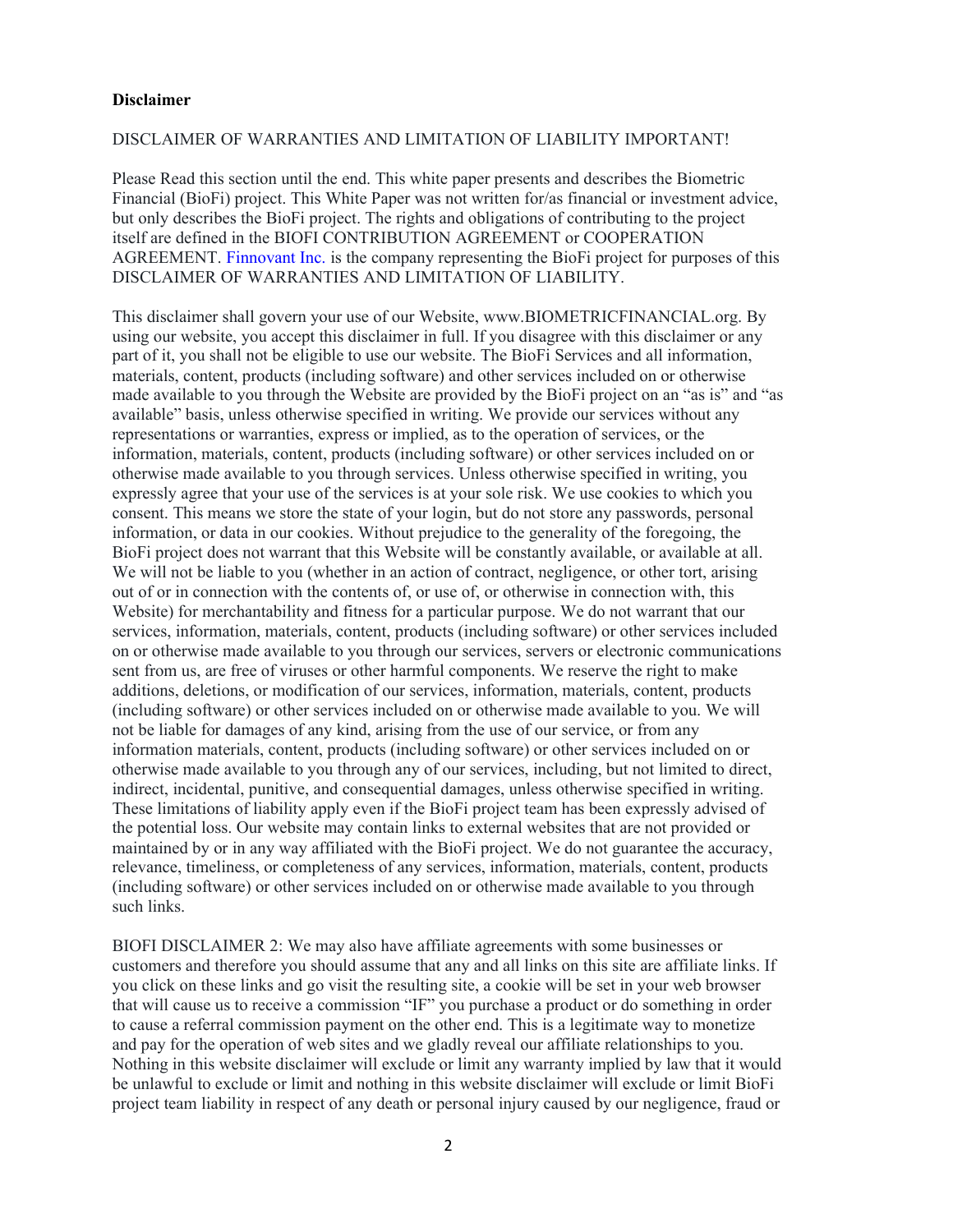fraudulent misrepresentation on the part of BioFi or matter which it would be illegal or unlawful for BioFi to exclude or limit, or to attempt or purport to exclude or limit, its liability. You agree that the limitations of warranties and liability set out in this Website disclaimer will protect BioFi project officers, employees, agents, successors, subsidiaries, assigns and sub‐contractors as well as www.BIOMETRICFINANCIAL.ORG and that you will not bring any claim personally to those BioFi entities in respect of any losses you suffer in connection with the Website. Thus, some or all of the above disclaimers, exclusions, or limitations may not apply to you, and you might have additional rights. If any provision of this website disclaimer is, or is found to be, unenforceable under applicable law, that will not affect the enforceability of the other provisions of this website disclaimer. Certain state laws do not allow limitations on implied warranties or the exclusion or limitation of certain damages.

Please refer to the following link to view the Legal considerations and taxes:

<https://www.biometricfinancial.org/whitepaper/appendix-a-legal-and-taxes/>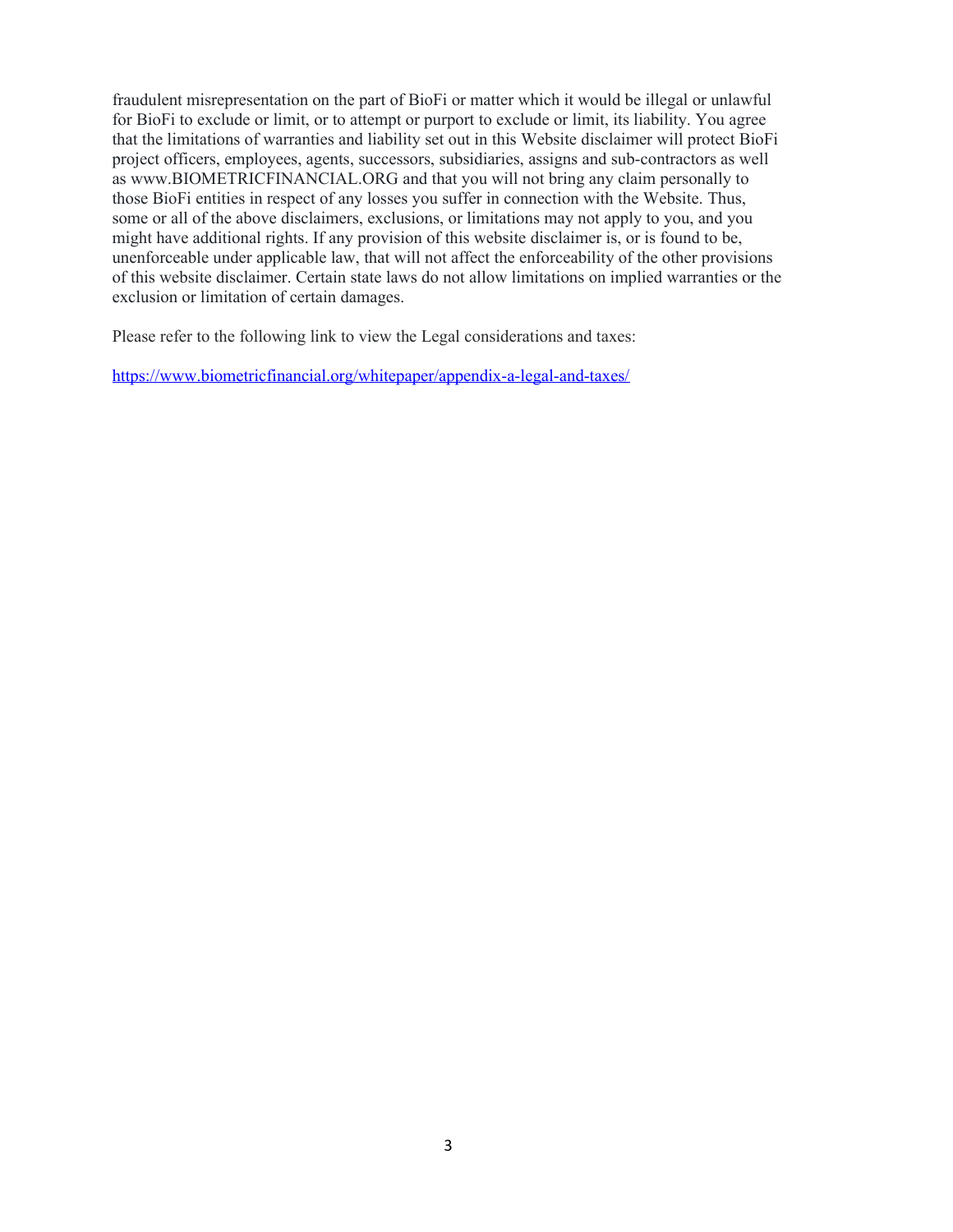# <span id="page-3-0"></span>**Table of Contents**

| $\overline{2}$          |
|-------------------------|
| $\overline{\mathbf{4}}$ |
| 5                       |
| 6                       |
| 7                       |
| 10                      |
| 11                      |
| 14                      |
| 15                      |
| 16                      |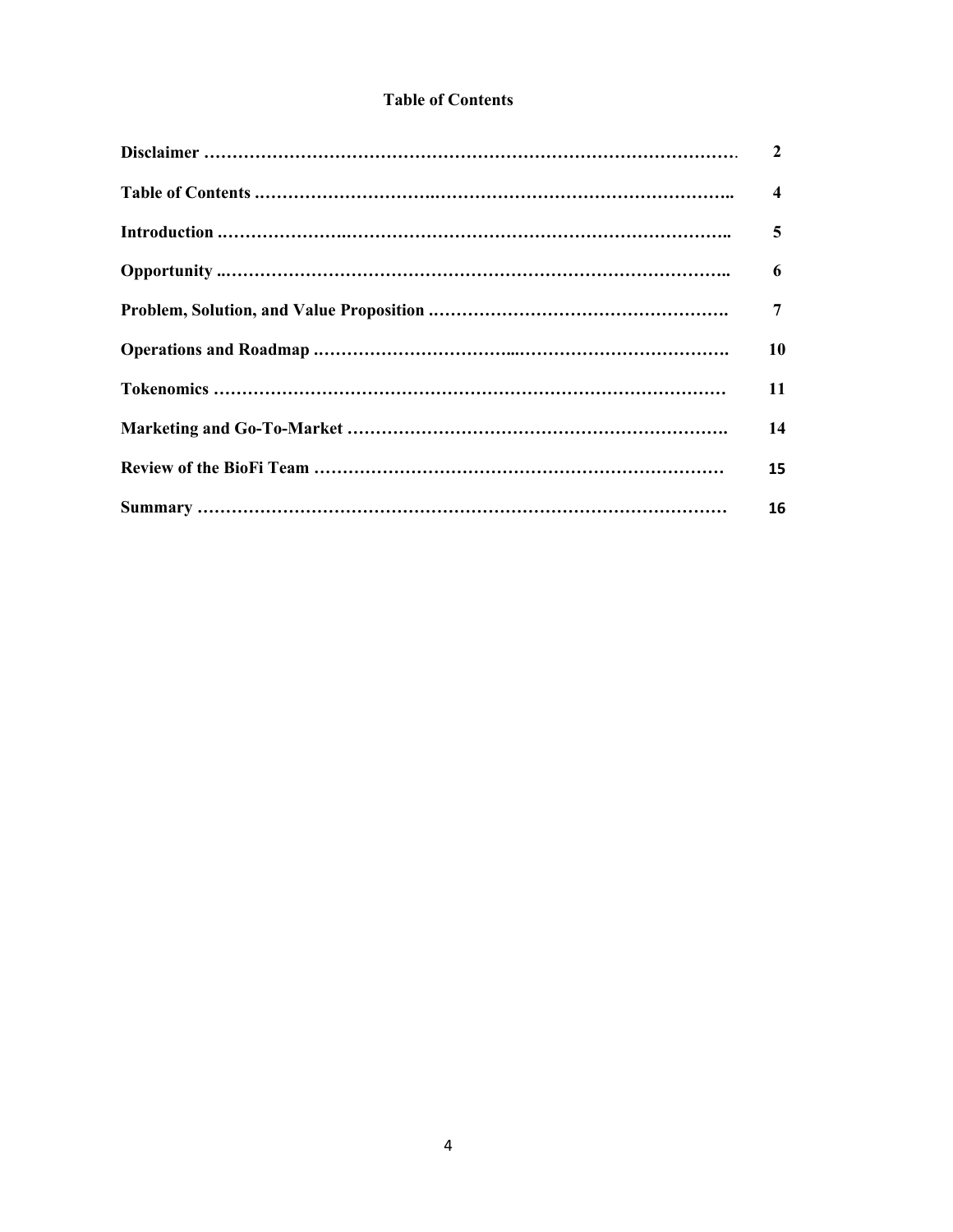#### **Introduction**

Biometric Finance (\$BioFi) is a utility token that serves as the glue holding together a secure set of solutions developed by Finnovant, Inc., and Finnovant key providers. The BioFi ecosystem leverages biometric security to provide decentralized finance (DeFi) products and services riding on the blockchain. Finnovant's core biometric solutions rely on our Say-Tec voice and facial authentication product line, now being used in the ecosystem globally.

BioFi addresses the concerns many people have about safeguarding their personal data and being safe from exploitation by fraudsters. The \$BioFi utility token is available through an online ecosystem (or portal), that contains a family of secure products, which are easy to download and activate, and simple to purchase with the \$BioFi token. Additionally, solution providers can independently create and deliver their own solutions by easily integrating with the BioFi ecosystem through common API interfaces.

Finnovant is a Fintech startup company specializing in biometric authentication to secure financial products and services. Finnovant principals and advisors come from a long history in financial payments, crypto solutions, and fintech activities. The BioFi ecosystem has already been launched and is equipped with real life utility for all holders of the \$BioFi utility token. Providers can integrate easily with the BioFi ecosystem, highlighting the unique utility advantage that the entire service can bring.

Finnovant does not believe or participate in collection, selling, or sharing of your personal information with anyone that you do not authorize. We believe big corporations should not take advantage of, monetize, or abuse the personal information they are storing on your behalf. The BioFi ecosystem is designed to give the individual control over their own identity, how it is used, and who has access to it.

With data breaches and hacks on the rise, consumers in the 21st century have lost faith in the ability of service providers to protect their identity and other sensitive information. BioFi helps solve this problem by bringing the speed, security, and anonymity of biometric identity to the blockchain and the DeFi space. Coupled with blockchain technology and common Application Programming Interfaces (APIs), BioFi will help establish a secure global decentralized financial marketplace portal accessible to multiple vertical markets.

<span id="page-4-0"></span>Finnovant is focused on enabling people to learn, design, and create blockchain solutions that have the potential to make a lasting impact around the world by improving data security and validation for the common person. Our team is very excited about the future of BioFi, and we look forward to your participation in the evolving ecosystem. We would like to thank Constellation Network for assisting the BioFi team in so many ways and with a very thoughtful Accelerator Program that has provided mentoring and support to help bring BioFi to life.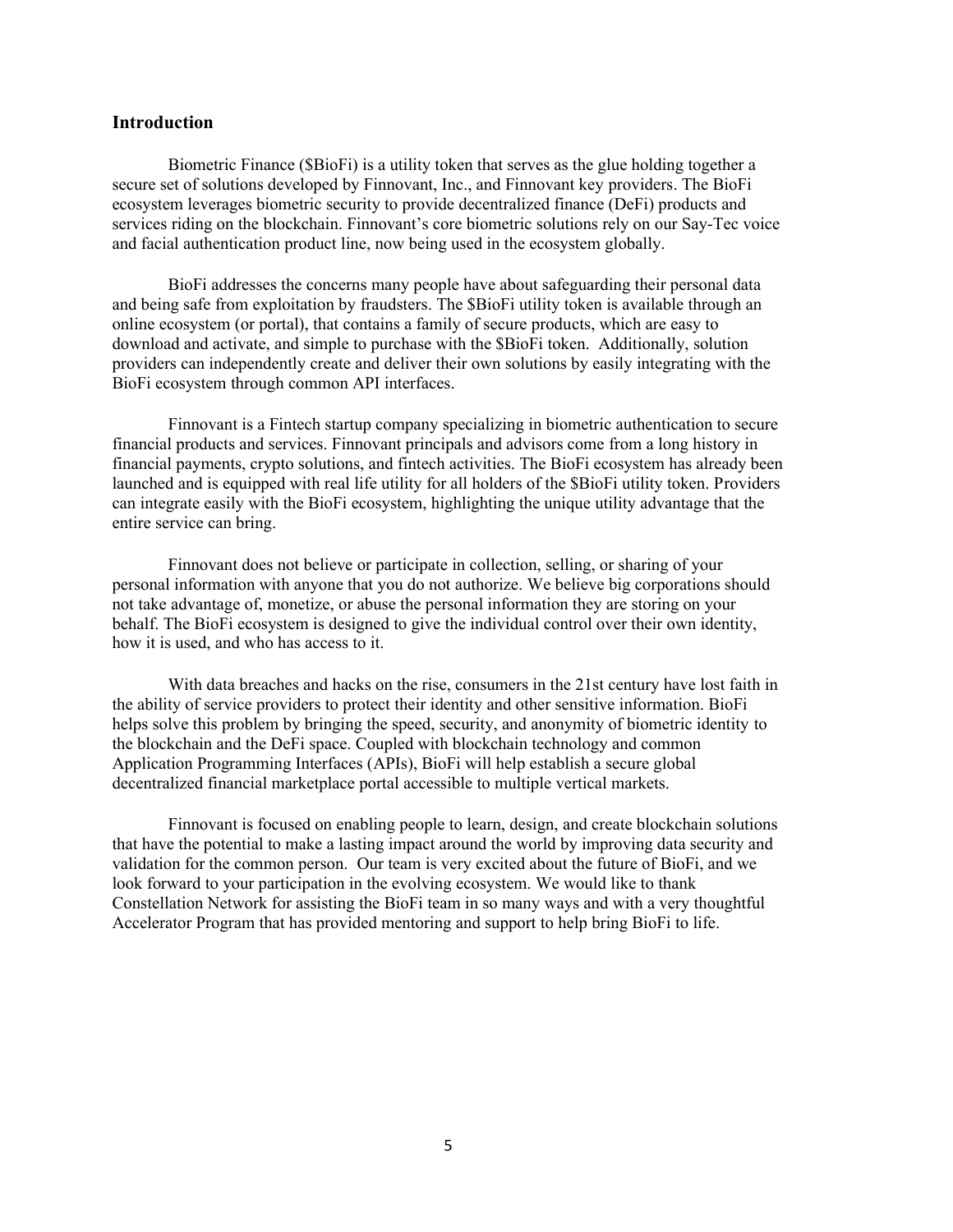# **Opportunity**

Seed products have been in development for several years to ensure there will be utility at the time of minting the \$BioFi tokens. The following utility functions are already launched in market, with tens of thousands of users globally:

- o Say-Tec API and developer portal supporting numerous provider integrations
- o Krptic cryptocurrency wallet available on iOS and Android app stores (utilizing Say-Tec on-device biometric authentication)
- o Phēnix X1 Secure Android node mining smartphone (utilizing Say-Tec biometric on- device authentication certified in the EU market with a large telco)
- o UniSafeBox password manager (nearing launch, and utilizing Say-Tec biometric on- device authentication)

The BioFi ecosystem has been implemented with real biometric solutions that bring immediate utility. There is a huge global market for biometrics, forecast to reach \$82.8 billion by 2027, growing from an estimated \$24.1 billion in 2020. Growth is expected to occur largely in mobile biometrics including voice & facial recognition, automatic identification, ID cards, and Identity Access Management. The BioFi ecosystem is positioned for this growth.



**Provider Opportunity:** The BioFi ecosystem is easy to use from the perspective of the Providers that will integrate Say-Tec through a common API. Once Say-Tec has been integrated into their systems, the Provider will create a Provider Access Pool of \$BioFi that is held and used to provide market liquidity in that vertical. Providers may earn rewards on their held \$BioFi, and with that provide access to their products and services to Users of the network.

**User Opportunity:** Users who buy and hold \$BioFi into their chosen Provider Access Pools will earn rewards while at the same time paying the Provider for access to their products and services. Say-Tec is a core technology that protects the User through voice and facial authentication, and \$BioFi is the oil in the network to allow rewards and payments to take place.

**Ecosystem Integrator Opportunity:** The BioFi ecosystem also includes the opportunity for other industry integrators and platforms to participate. Integrators may provide the ability for BioFi to be launched, exchanged, and swapped for other crypto currencies. This includes the opportunity for Users and Providers to onboard and offboard from/to fiat currencies.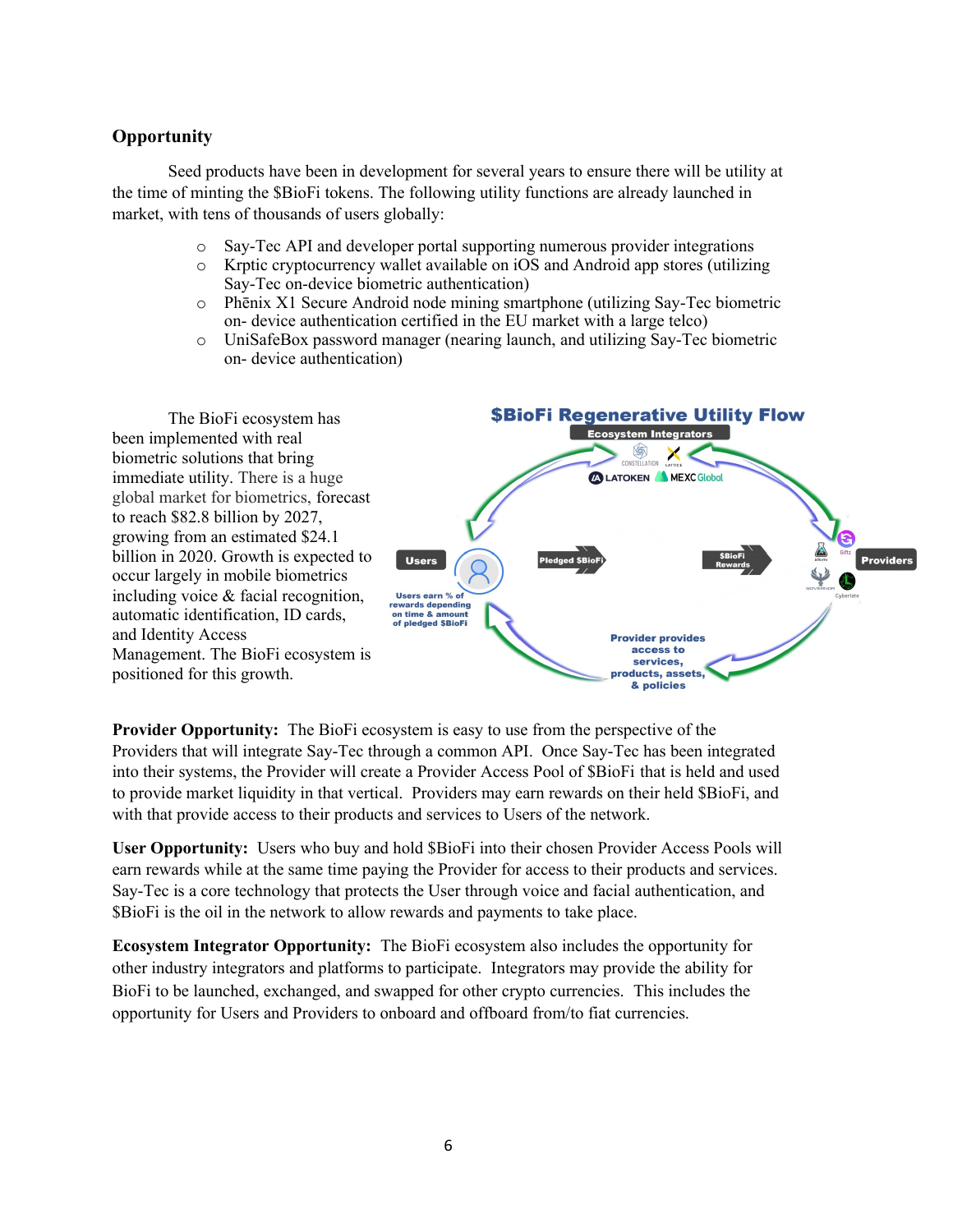#### <span id="page-6-0"></span>**Problem, Solution, and Value Proposition**

The BioFi ecosystem solves many problems inherent in securely logging into websites and applications. With fraud on the rise, plus the need to address rapidly changing technology and security risks, the BioFi ecosystem provides solutions to address these issues. This includes securing access associated with personal, private, and corporate information in both decentralized and centralized environments. Ecosystem users are a major focus for the secure solutions enabled with BioFi, including the important concept of providing users with the ability to have control over their data.

BioFi moves far beyond simply fixing the issues associated with securely logging into a website or effortlessly changing a password. BioFi takes advantage of software, chip sets, mobile and IoT devices, and crypto exchanges to ensure integrity and trust of the underlying information. BioFi currently works in a traditional web environment and on-device apps for Android and iOS. In the future, BioFi will offer opportunities for companies and individuals to experience BioFi embedded on chips and in IoT devices.



BioFi has been designed to address the many concerns surrounding fraudsters, blockchain data access, smart contracts, financial services access validation, online account takeovers, payments fraud, and more. The following outlines a sampling of the extent of the problem:

- Account takeover (ATO) means gaining access and control over a user account, with the goal of committing fraud. Hackers steal credentials (or sets of login usernames and passwords) in order to take ownership of a user account. Attackers often replicate their success by taking advantage of the high rate of password reuse across a user's accounts. According to Coker (2021), ATO fraud has been growing dramatically year after year, with Kaspersky (2021) reporting a 19% increase in ATO fraud in 2020 compared to 2019. In fact, ATO fraud grew from 34% of attacks in 2019 to 54% of attacks in 2020.
- Online Payment Fraud is also costing e-commerce businesses billions of dollars. According to a study from Juniper Research, the value of losses due to eCommerce fraud will rise from \$17.5 billion in 2020 to over \$20 billion by 2021; a growth of 18% over a single year.

How does the BioFi ecosystem help address these staggering fraud issues? BioFi provides biometric identity validation that ends the reliance on a password, thereby defeating the pervasive credential stuffing attacks, account takeovers, online access fraud, online payments fraud, etc., at its source

Social engineering and reusing passwords across multiple websites and accounts are major contributors to the growth in fraud statistics. Clearly, the traditional methods of securing access to sensitive customer information are lacking as fraudsters become more sophisticated and aggressive. BioFi can reduce, and even eliminate, ATO and other types of fraud before they happen. The BioFi Say-Tec service does this by capturing Users' unique biometric signatures at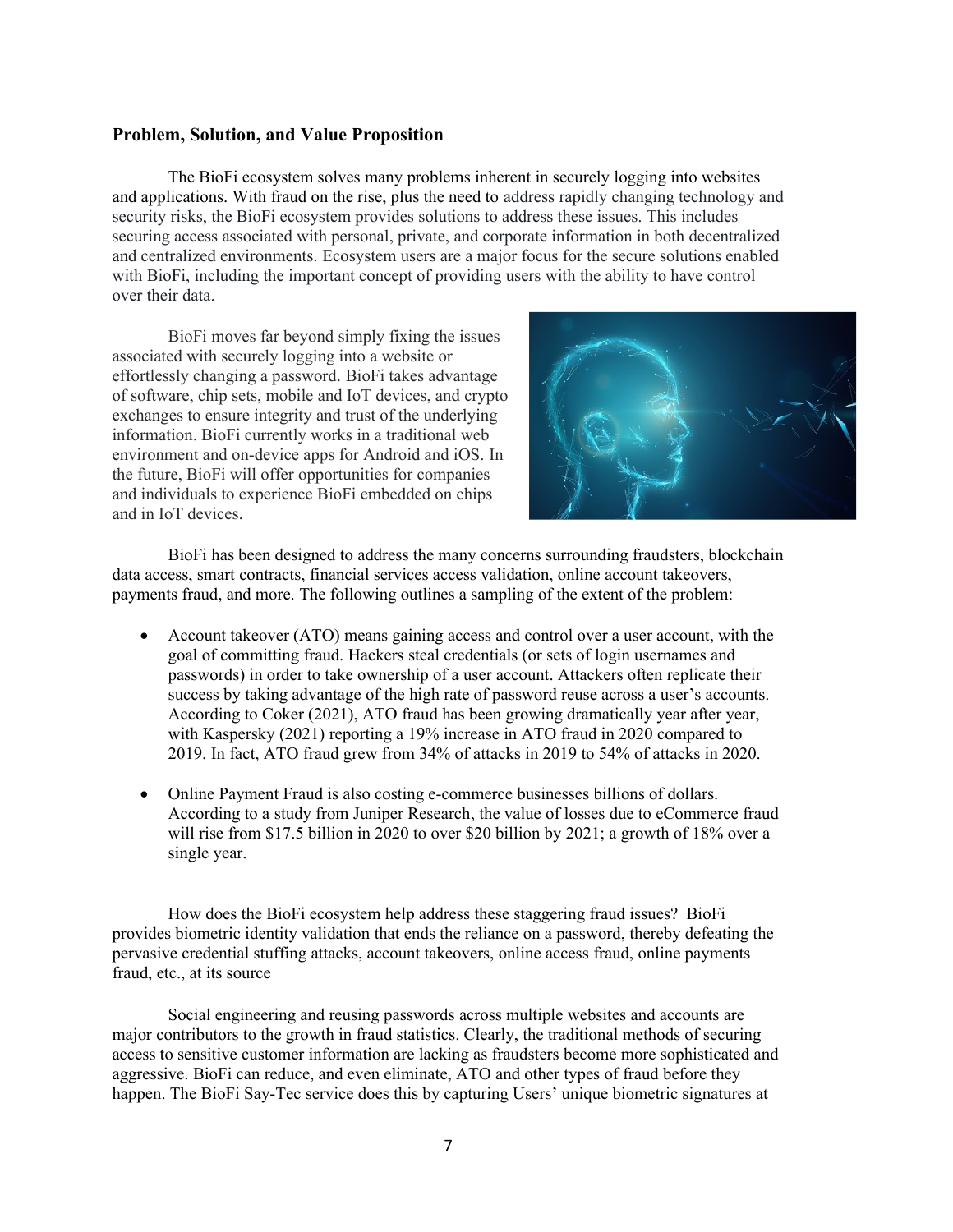enrollment. When authenticating for future access, only the correctly enrolled User can gain access to the account. Say-Tec will recognize and defeat recorded replay attempts, fixed facial images, and other fraud attempts, thwarting fraudsters before they can cause incredible damage.

The appeal of an anonymous, decentralized global financial network is growing by the day. Individuals now have unprecedented access to markets and information giving them the ability to be their own advisor, banker and broker, on their own terms, without the need to rely on traditional, centralized products and services. Putting this access and power into the hands of individuals globally may help elevate decentralized finance (DeFi) to become the "Great Equalizer" of financial opportunity. Anyone with a smart device and access to the internet can chart their own course to independence and autonomy.

Depending on the use case, a User's biometrics may reside securely on their own device or securely in the cloud. Both solutions meet or exceed industry standards for secure encryption, and storage of the biometric print contains no personally identifiable information. Biometric print data is stored and encrypted in a way that cannot be recovered and recreated. The Say-Tec API holds a unique value anonymously so that as it is utilized for authentication, no 3rd party has access. A \$BioFi User has the ability to selectively disclose which, if any, of their specific personal information can be shared.

BioFi's use cases are practically limitless, from covering the basic elements of authentication for logins, password resets, and payments to updating sensitive information, and providing access to IoT device functions. BioFi is truly global in nature, not bound by a single language or territory, and designed to be user friendly with the added benefit of helping people feel more secure as access is tied to them individually.

Finnovant has been implementing BioFi solutions for several years in order to seed the market in advance of launching the \$BioFi utility token. Several of the following use case examples illustrate BioFi capabilities that are either available today or will be implemented as part of the BioFi ecosystem project.

#### **Problem: As an NFT investor, I need a way to validate the originator/owner of an NFT or of an item stored in the Metaverse.**

**Solution: BioFi Web 3.0 and on-device authentication services.** The identification of the originator/owner of an NFT or of an item stored in the Metaverse can be accomplished with BioFi. The types of items that can be claimed on the Metaverse are endless, including such items as assets utilized in gaming, or the avatar associated with the real live person. This is such a high growth area ripe with new innovations, making it a perfect match for BioFi technology. The ondevice solution could work within apps or chip sets that are tied to gaming, immersive experiences, and training systems, while the web solution could work within browser-based experiences. This solution will undoubtedly include many new providers along with new innovations, and will assist with the expansion of the BioFi community.

## **Problem: As a system administrator, I need a standard web authentication service for centralized log-in, password reset, and secure account management**

**Solution: BioFi standard web authentication service.** The implementation of a standard cloudbased solution will provide access security across all mobile devices, personal computers, and tablets. An example of this solution could be the implementation of a tablet based biometric authentication service for an export manufacturer business that will validate employees at the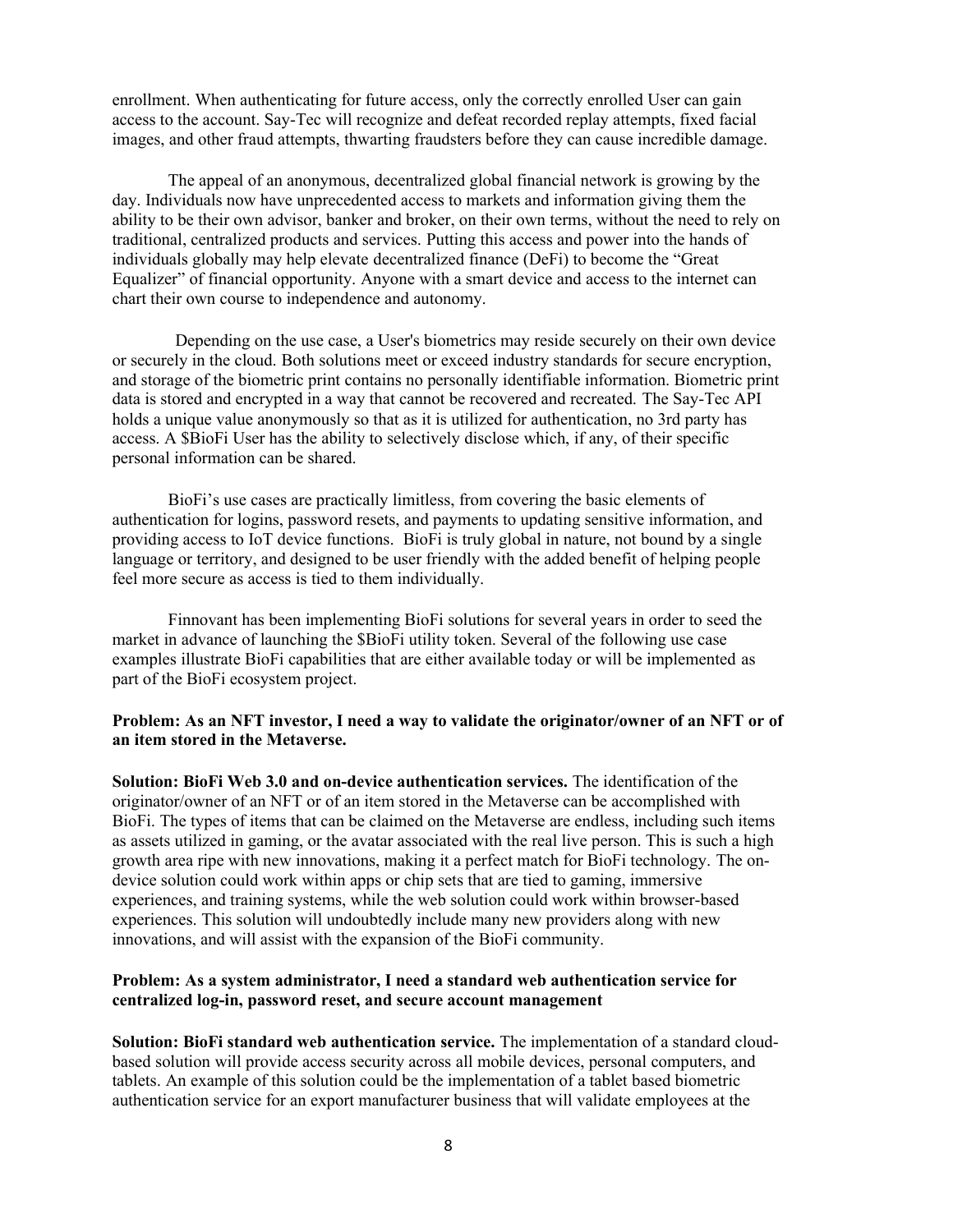guard desk when arriving and departing the industrial complex. This is where BioFi brings together the standard web and enterprise needs of advanced security and centralized management while delivering the flexibility of secure access validation across multiple access points.

## **Problem: As a financial services company I need help selling online assets without using paper contracts**

**Solution: BioFi authentication and payment functionality.** BioFi uses the blockchain to help sell assets once paper or online assets are converted to digital/blockchain contracts. \$BioFi could be used to pay for authentications and registrations and for providers who are utilizing these services to their employees and ecosystem users. BioFi will enable businesses to purchase services from each other within the ecosystem as well as allow them to sell financial products directly to ecosystem consumers.

## **Problem: As an insurance company I would like a secure solution for dealing with many documents, including patient records**

**Solution: The BioFi Premium Financial Suite has the ability to act as a file of record for any financial and health related documentation.** An insurance company may require identification of a patient at a hospital upon arrival, which is when the associated metadata could be accessed via personalized authorization from the individual or a verified 3rd party. The expense and time associated with redundancies of patient records could be bypassed with integrated BioFi biometric solutions.

## **Problem: As a crypto miner, I want a mobile hardware solution with node verification capabilities**

**Solution: Phēnix X1 Secure Android node mining smartphone.** The BioFi ecosystem already includes a mobile hardware node device certified in Europe and Africa. It is based on the Android platform and makes use of Say-Tec voice and face authentication. It is available today to begin mining and node services. We also recognize the need to update this device to 5G and certify it for use in the U.S. This is planned for 2022 and 2023.

## **Problem: As a crypto investor, I would like to keep my seed phrases, mnemonics, and passwords secure and available only to me**

**Solution: UniSafeBox Password Manager.** UniSafeBox Password Manager combines double encryption technology with blockchain encryption algorithms to secure your most sensitive information. UniSafeBox access is secured by the Say-Tec biometric authentication solution. UniSafeBox is especially useful for crypto users to hold seed phrases, mnemonics, and wallet passwords securely. There is also an "inherit" function that insures passing of these important credentials to loved-ones if disaster strikes the UniSafeBox owner.

## **Problem: As an online gaming competitor, I want to know who I'm playing against and have a way to make in-game payments**

**Solution: BioFi biometric authentication and utility token.** The Say-Tec voice and facial recognition platform can be used by online gaming programs to insure players are indeed who they say they are. The \$BioFi utility token can also be used in the Metaverse to make and receive payments for in-game assets, entry fees, and game winnings.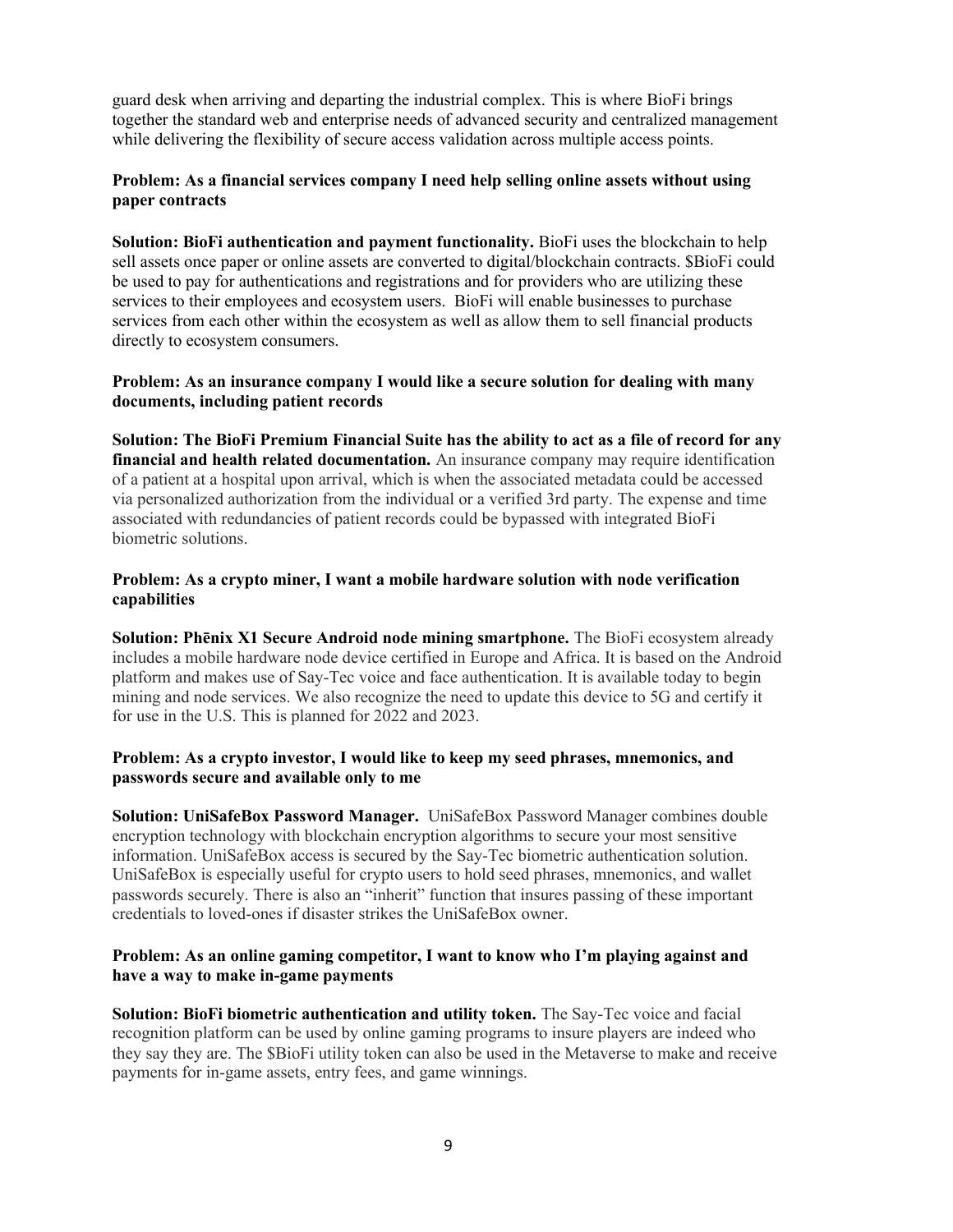## <span id="page-9-0"></span>**[Operations & Roadmap](#page-9-0)**

To ensure the success of the BioFi ecosystem, there must be continual improvements that produce the highest level of quality that can be achieved. BioFi must have the highest quality of software and physical mobile devices, especially when they are utilized to provide secure access, buy or sell crypto, make a call or send a text, take a picture, or integrate with our providers and users.

To ensure the successful deployment of secure software and hardware, we have created alliances with many providers while working in collaboration to bring the BioFi ecosystem to life. Each provider relationship is very important to us, and we work diligently to build upon the long-term relationships and collaboration in the market. BioFi products are already developed and deployed in global markets, either by us or in collaboration with our providers. Some examples include:

- o Say-Tec voice and facial authentication. API and developer portal.
- o Governor DAO 1 Voice 1 Vote (Highlights Say-Tec Web 3.0 authentication)
- o Krptic Wallet and Exchange available on Google Play Store and Apple App Store (Highlights Say-Tec on device face and voice authentication)
- o UniSafeBox Password Manager coming soon to the app stores (Highlights Say-Tec on device face authentication)

BioFi ecosystem products have been in development for over two years in advance of the \$BioFi utility token launch. The BiometricFinancial.org website is the place to learn more about ecosystem products plus planned future products on our roadmap. The table below highlights operational utility for the \$BioFi utility token.

| O3 2021:  |                                                                                           | O <sub>4</sub> 2021:                                                                                | O1-O2 2022:                                                                                                                                        | O3-O4 2022:                                                                                                                                                        | Q1-Q4 2023                                                                                                                                                                                                     |
|-----------|-------------------------------------------------------------------------------------------|-----------------------------------------------------------------------------------------------------|----------------------------------------------------------------------------------------------------------------------------------------------------|--------------------------------------------------------------------------------------------------------------------------------------------------------------------|----------------------------------------------------------------------------------------------------------------------------------------------------------------------------------------------------------------|
| $\bullet$ | <b>Launch Krptic</b><br>Wallet<br>Launch<br><b>Finnovant and</b><br><b>BioFi Websites</b> | <b>Launch SBioFi</b><br><b>Pre-sales</b><br>Launch<br>٠<br><b>UniSafeBox</b><br>Password<br>Manager | <b>Mint SBioFi Token</b><br>٠<br><b>Integrate BioFi</b><br>with Hypergraph<br>Begin<br>٠<br>implementation of<br>node mining on<br>Phēnix X1 phone | <b>Demonstrate</b><br>٠<br>Beta of node<br>mining on<br>Phēnix X1 phone<br><b>Demonstrate</b><br>٠<br>proof of concept<br>of insurance<br>rewards<br>pool/services | <b>Certification of</b><br>٠<br>next gen Phēnix<br>X1 with the FCC<br>and major U.S.<br>mobile carriers<br>Implement<br>٠<br>offboarding to<br>fiat currency<br><b>Apply BioFi to</b><br>٠<br>other industries |

Biometrically secure insurance utility services, voting and governance solutions, and a mobile app supporting "mini-nodes" will be available on the Constellation Hypergraph network. Also on the timeline is a standalone Android "mini node edge device" providing great utility that will be exclusively available to \$BioFi Users.

We believe the insurance opportunity is massive and are working through our provider network to identify potential insurance Providers. This is on our roadmap for development in 2022.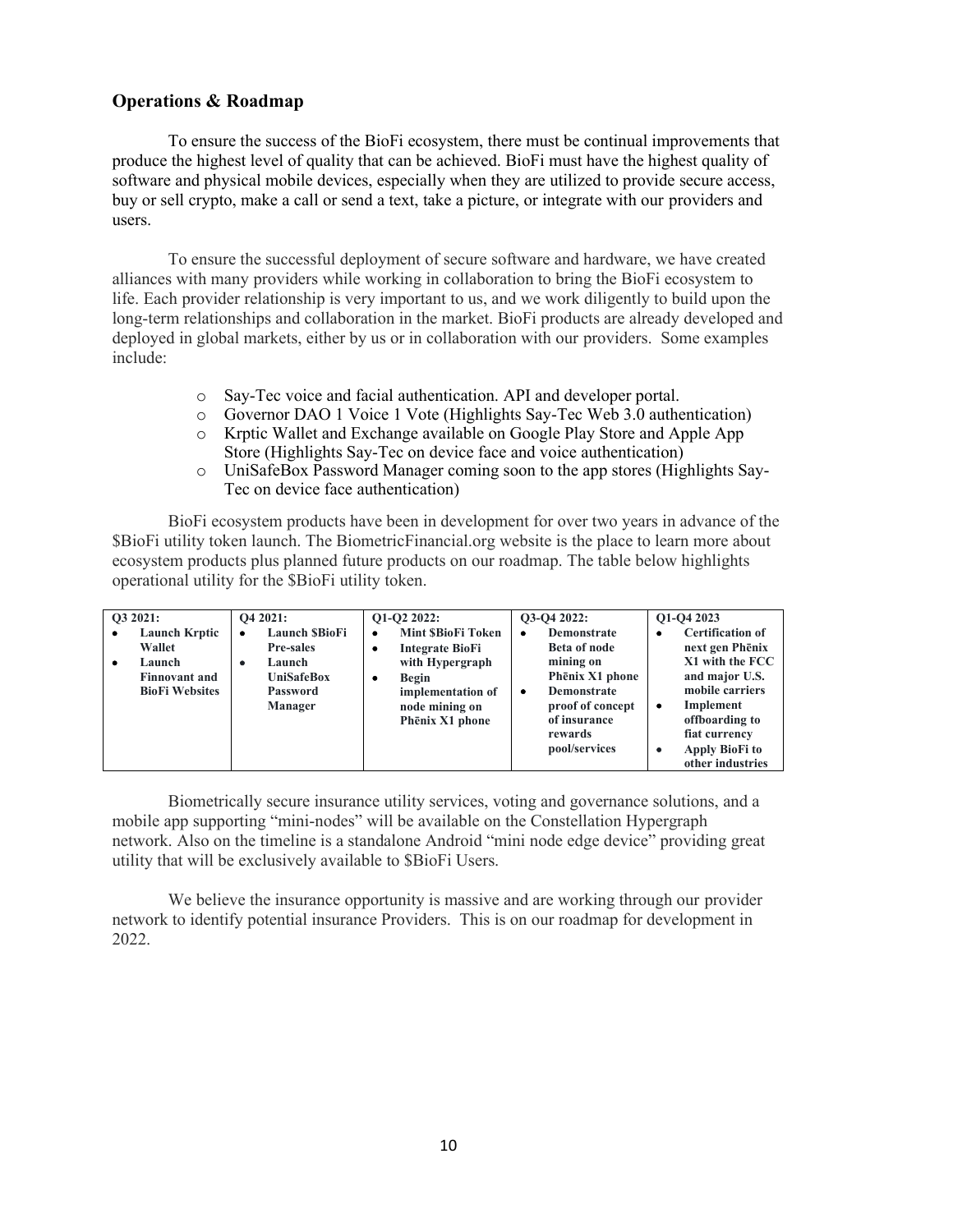# <span id="page-10-0"></span>**[BioFi Tokenomics \(Token Economics\)](#page-10-0)**

By creating and providing an entire ecosystem we hope to align individual security with the evolution of the Biometric Financial system as a whole. The \$BioFi utility token represents a single point of 'glue' within the ecosystem. It verifies the value of data from its source and throughout each stage of the token lifecycle. It maintains transparency between individual Users, organizational stakeholders, and service providers. Furthermore, utilizing blockchain distributed ledger technology (DLT) within the BioFi ecosystem provides transparency and security through the implementation of governing smart contracts. Rendering the authenticity of services such as DeFi is as simple as "check the chain."

The table below indicates the high-level description of the \$BioFi utility token launch. Minting is expected in Q1 2022. Launch will initially be on the Avalanche network, with plans for bridging and interoperability to the Constellation Hypergraph network. Pre-launch activities for the token are underway currently with accredited investors, and open to public access after minting. The graphs below indicate the use and emissions of the tokens over a 10-year period.



| <b>Biometric Financial Token</b>        | A utility token, enabling unique endpoint user value |  |
|-----------------------------------------|------------------------------------------------------|--|
|                                         | creation and sustainability en masse.                |  |
|                                         |                                                      |  |
| Name:                                   | <b>Biometric Financial Token</b>                     |  |
| Symbol:                                 | <b>SBioFi</b>                                        |  |
| TYPE:                                   | ERC-20 (with plans for bridging and interoperability |  |
|                                         | to Constellation \$DAG as L0 Token standard)         |  |
| Decimals:                               | 6                                                    |  |
| <b>Total Supply:</b>                    | 10,000,000,000 (max at Launch)                       |  |
| <b>Total Public/Private Sale for</b>    | 20%                                                  |  |
| <b>SBioFi:</b>                          |                                                      |  |
| <b>Total Team / Provider Allocation</b> | 32%                                                  |  |
| for SBioFi:                             |                                                      |  |
| <b>Individual Network Contributor</b>   | 24%                                                  |  |
| <b>Rewards for SBioFi:</b>              |                                                      |  |
| <b>Enterprise and Organizational</b>    | 24%                                                  |  |
| <b>Contribution Rewards Pool for</b>    |                                                      |  |
| <b>SBioFi:</b>                          |                                                      |  |
| <b>SBioFi Contract Address:</b>         | Furnished at a later date                            |  |
| Raise amount:                           | USD \$2,500,000                                      |  |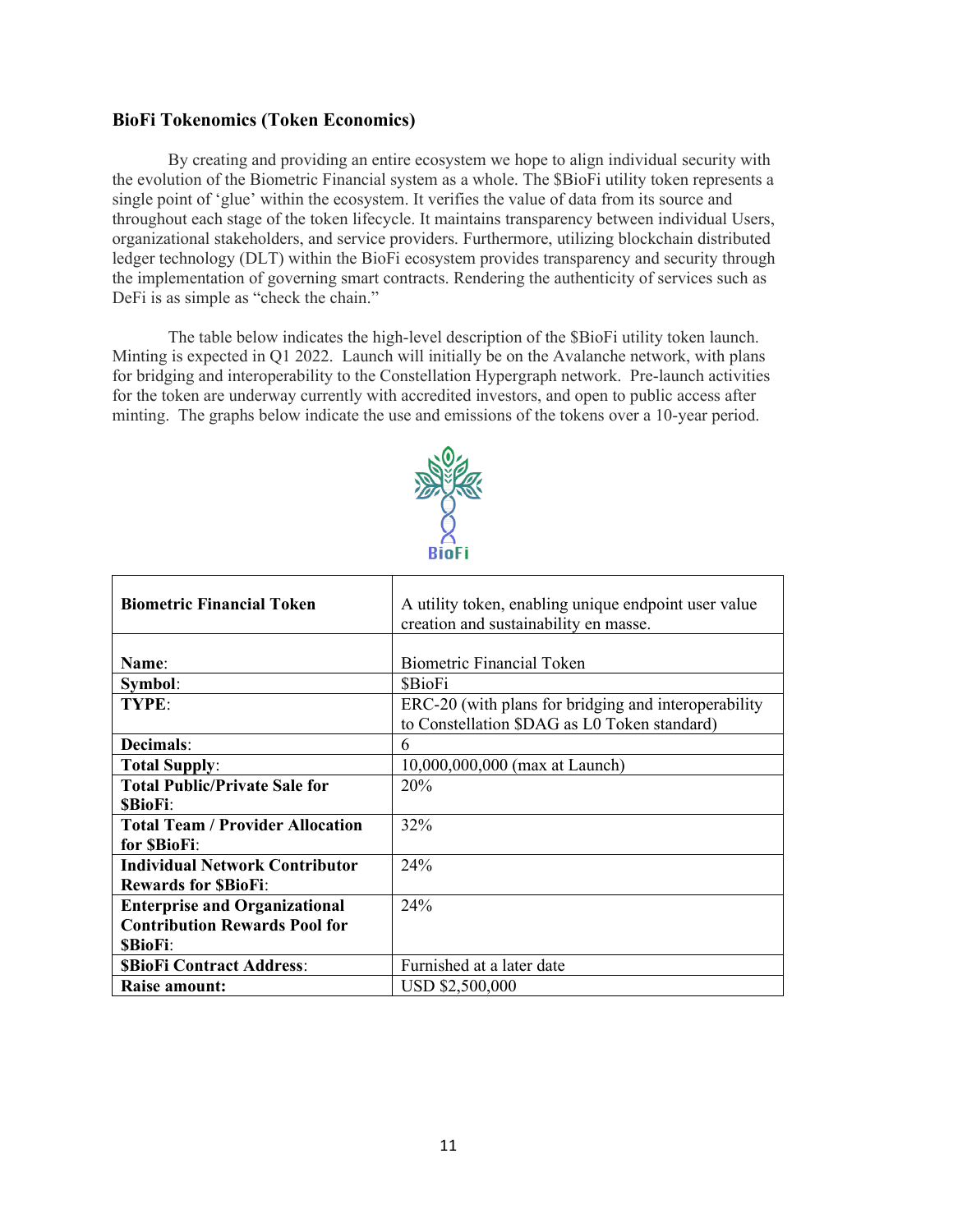

#### **\$BioFi token utility**

\$BioFi has been conceived to foster an open and easily accessible financial ecosystem that encourages active participation of both Users (consumers) and Providers (companies and providers) who recognize the importance of letting Users protect and control their identity within the financial decision-making process. Providers can independently create their own solutions by easily integrating with BioFi ecosystem through common API interfaces. Sample solutions may deliver ability to:

- o Secure sensitive information with biometric access
- o Access and pay for ecosystem utility solutions
- o Earn utility rewards
- o Store utility value and accumulate rewards
- o Finance health utility savings and coverages
- o Deliver biometrically secure solutions/products for enterprise utility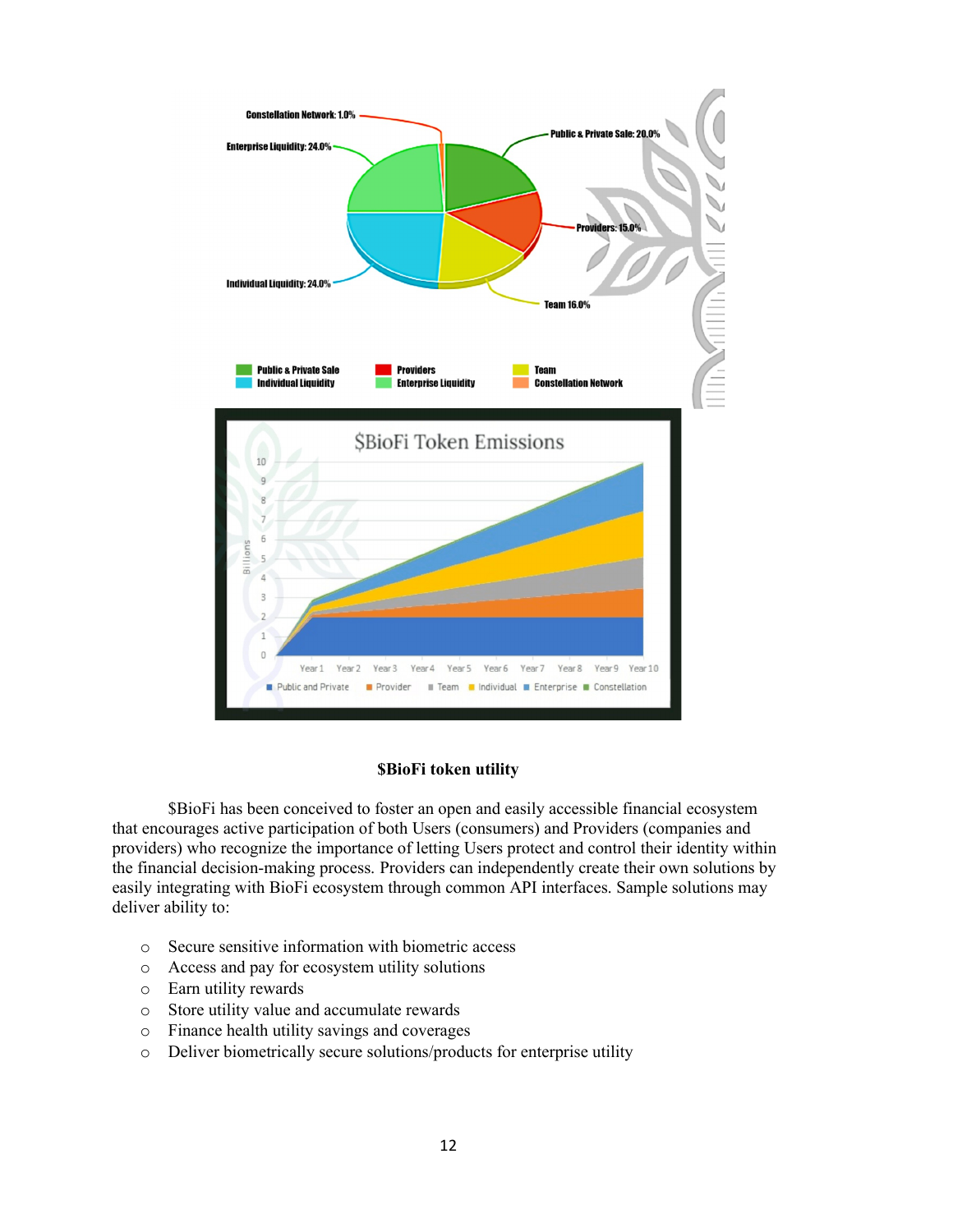#### **Holding and \$BioFi Utility**

Users and Providers that hold \$BioFi will have access to unique utility rewards. By utilizing \$BioFi, holders can earn utility rewards that can be accumulated or applied to access Provider and ecosystem products and services. As an example, \$BioFi rewards will not only help offset the cost of insurance premiums (to BioFi insurance Providers), but as rewards grow, they could completely offset the cost while paying additional utility rewards to the Users. Pricing for most Provider products and services will be in US Dollars, and converted to \$BioFi at the time of purchase. This stabilizes prices across the ecosystem for User clarity.

Through an active liquidity pool strategy, \$BioFi holders are expected to be able to utilize \$BioFi to fund other activities or projects. The basic proposition of BioFi is to deliver value through a simple-to-use portal that supports many utility services including Say-Tec API and documentation for Web 3.0 and multiple DeFi services. The common User of BioFi will experience the value of the token as reward contributors for their interactions.

BioFi can also create endpoint utility value for a user through a Premium Financial Suite which represents a node on the Constellation Network's Hypergraph system, either through a software app or from Phēnix X1 mobile devices. Users of the node will have the ability to hold or lock up utility value and receive additional value returned over a redistribution period with increased utility rewards while also having access to the service and network and tiered reward structure available through promotions.

Users that take advantage of the network node will have the ability to generate their own utility value creation. Users will be considered part of a node cluster, or a fractionalized Constellation node, as defined through a grid of BioFi utility ecosystem devices such as the Phēnix X1 phone. Other devices that interact with the network nodes may be introduced over time.

#### **Facilitating Data Throughput on the Hypergraph**

Launch of the \$BioFi utility token will be an ERC-20 token on the Avalanche network, to be bridged to the Constellation Hypergraph network. Once the \$BioFi utility token becomes interoperable as a L\_0 token on Constellation's Hypergraph network, pooled \$BioFi may be represented as \$DAG tokens which will be used to facilitate the ecosystem's data throughput requirements

During integration with Constellation, we will launch a Constellation-Avalanche Bridge. This will provide cross-chain liquidity for \$BioFi/\$AVAX and \$BioFi/\$DAG. To ensure ample liquidity, there will be on-chain liquidity pools defined for several liquidity pairings. The design of these pools will assure the reward structure provides ample room for growth for backers and the project. The initiating pools will be defined as BioFi-DAG LP - BioFi-LTX LP as made available on the network.

The Constellation Network will make available state channel access. The aim of the Premium Financial Suite is to activate the full potential of compounding utility rewards and implementation of the end-to-end solutions where enterprise and individual sovereignty align on the blockchain. Use of data throughput over the Hypergraph Network will be paid on an ongoing basis out of the liquidity pool.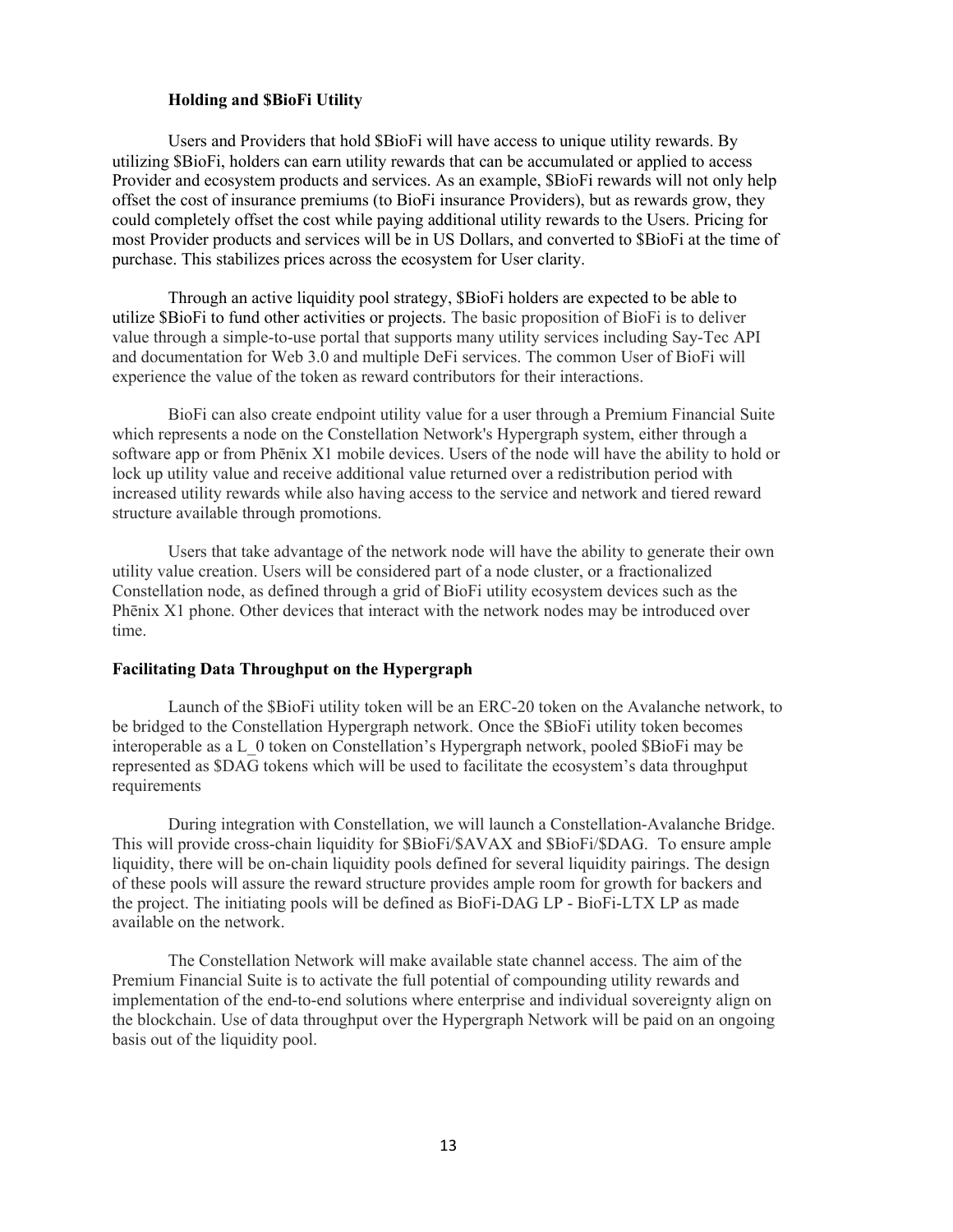# <span id="page-13-0"></span>**[Marketing & Go-To-Market](#page-13-0)**

The BioFi ecosystem will embrace multiple communications channels including the following within each country:

- o Social media (LinkedIn, Facebook, Twitter, Instagram, Reddit, Telegraph, Discord)
- o Increase blogging and posting relevant articles, short videos, one-pagers, FAQs, and presentations
- o Press releases
- o Constellation social media managers will ensure participation of the larger community and to generate buzz and interest in BioFi
- o Monitor industry conferences and related webinars
- o Encourage providers to engage on their own in the BioFi ecosystem

The greater the number of providers that independently join the ecosystem, the greater the utility will be realized by its users.

## **The following outlines the planned High-Level Marketing Strategy for the BioFi project:**

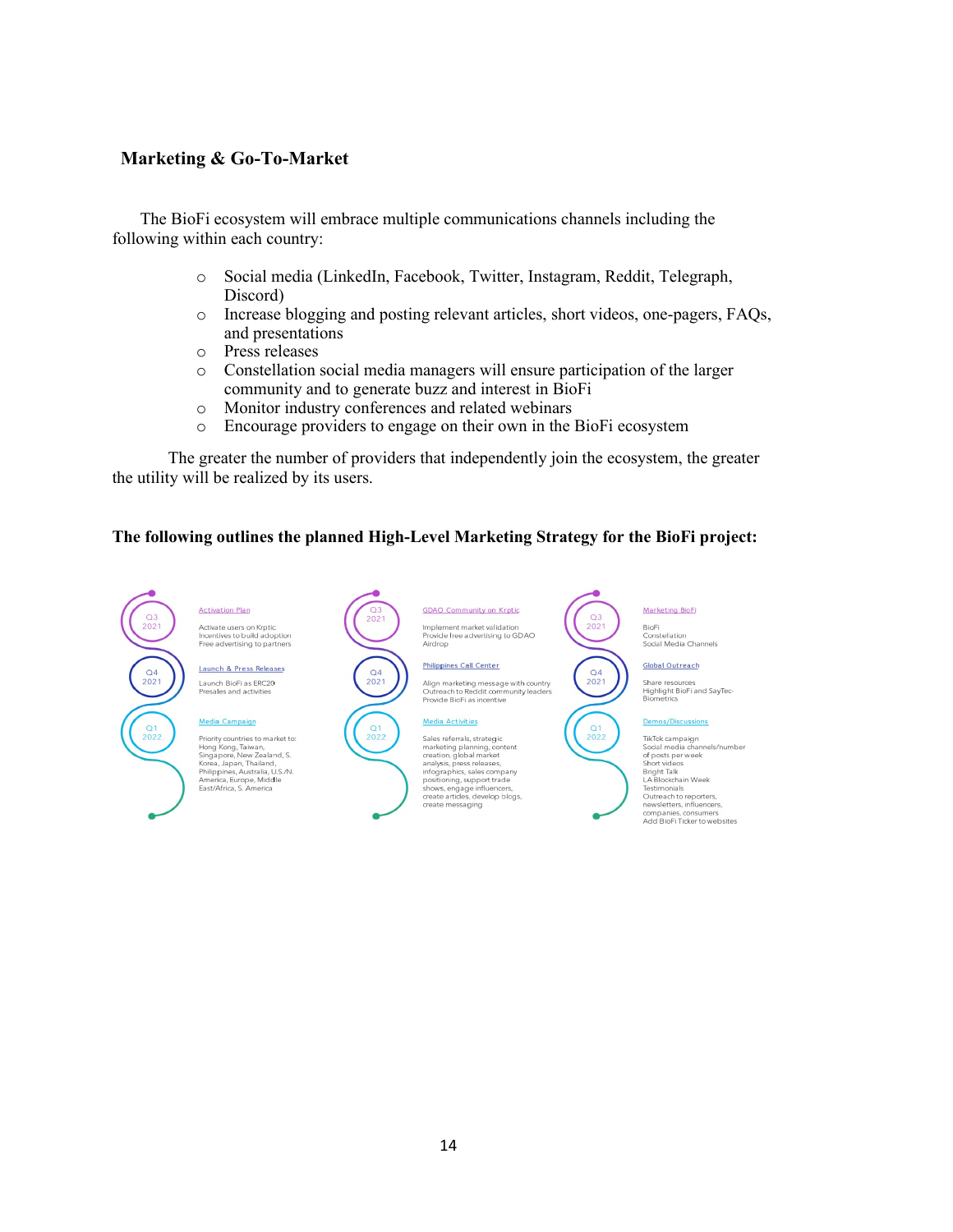# <span id="page-14-0"></span>**[Review of the BioFi Team](#page-14-0)**

A major focus of the BioFi team is on security. We strongly believe in the basic human right of freedom to control one's environment, and we strive to empower individuals with the security of decentralization and ways to better safeguard the privacy of their information.

Finnovant developed the concept for BioFi after it was founded in March 2018 with the aim of enabling people to learn, design, and create blockchain solutions that have the potential to change the world as we know it by improving data security and validation. The entire team brings top-tier experience from the worlds of blockchain, cryptocurrency, mobile technology, innovation, telecommunications, financial services, security and fraud prevention, payments, and emerging technologies. We are optimistic about the global blockchain revolution and the future of emerging technologies, such as biometrics, artificial intelligence, and digital currency. We embrace the idea of tomorrow's decentralized Web ("Web 3.0 and DeFi") and the integration of BioFi into limitless use cases.

We are very proud of the team's attention to detail and for the commitment and sacrifices they have made to bring the initial BioFi products to market that we believe will help so many people. Some of the past projects team members have successfully launched in global markets include, high profile iOS and Android apps, Say-Tec Face and Voice Biometrics, 3D Secure (Visa Secure, MasterCard Secure Code), Contactless (Apple Pay rides on this), MasterPass digital wallet, Visa Checkout, PayPal competitor app, Safedome Bluetooth (BLE) Wallet tracker, and the OneFill shopping companion.

Please refer to the following link to view the project team and our advisors:

<https://www.biometricfinancial.org/about/team/>